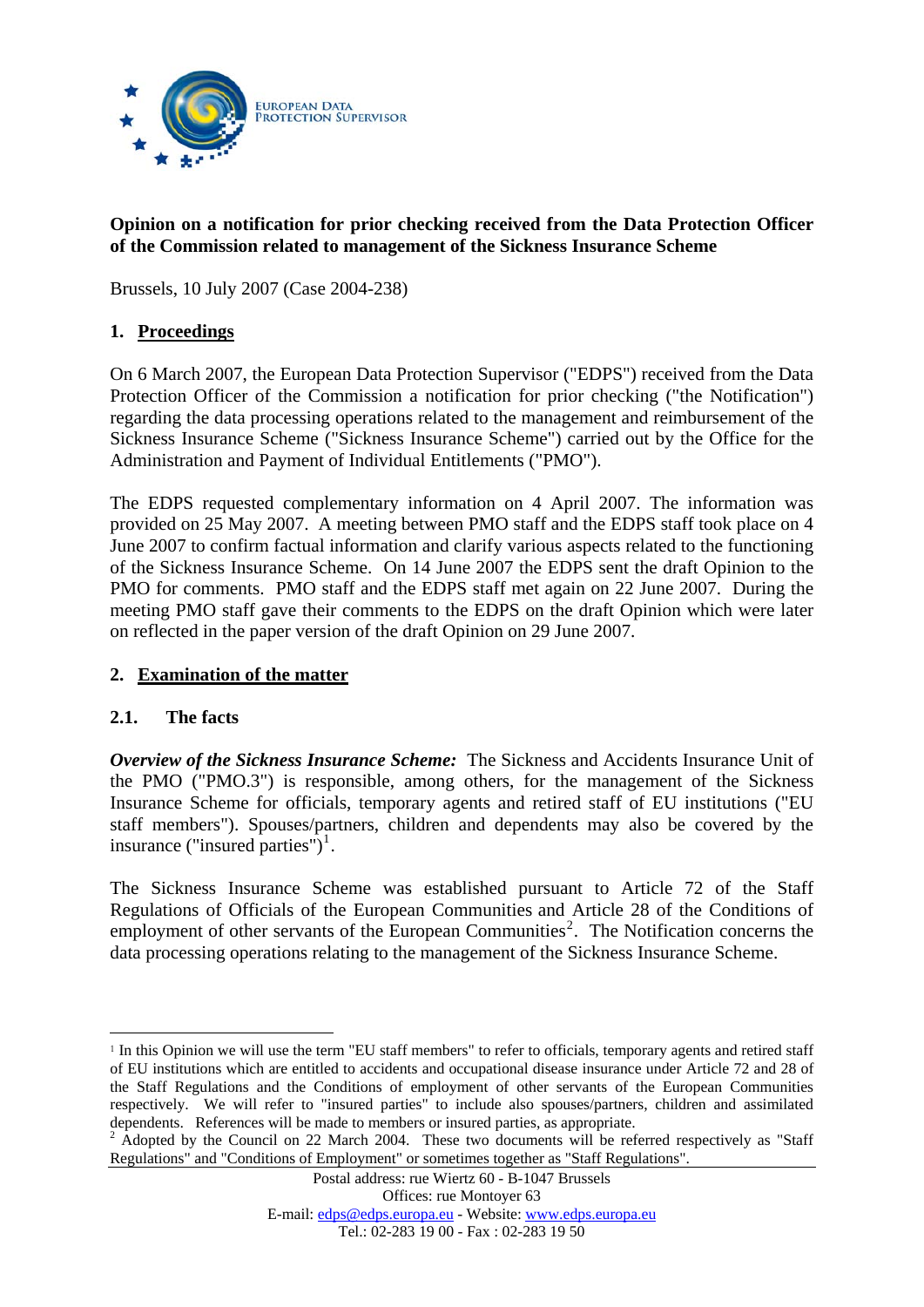In order to manage the Sickness Insurance Scheme and reimbursements under the scheme, certain rules were established to complement Article 72 of the Staff Regulations. Among others, the rules determine the exact percentage to be reimbursed, which depends on the nature of services, the type of sickness, the procedures for the reimbursement, and other factors. According to these rules, in general, EU staff members of the Sickness Insurance Scheme pay the fees related to the use of medical services and pharmaceutical products upfront. Subsequently, EU staff members must complete standardised forms claiming the reimbursement of their expenses and forward them in paper form to the Settlement Office within PMO.3. The forms must be accompanied by the original invoices and medical prescriptions. In the event of hospitalisation, EU staff members can request from the Settlement Office to accept direct billing of the hospitalisation costs.

For certain treatments, prior authorisation is required from the Settlement Office before commencing the therapy or medication. In such cases, EU staff members have to provide to the Settlement Office specific information regarding the treatment as well as a medical prescription indicating, among others, the diagnosis of the illness requiring the treatment. Similar procedures apply for the recognition of serious illnesses, which are reimbursed at a higher percentage than regular illnesses.

Upon receipt of the claims for reimbursement, staff from the Settlement Office scans the documents received, enters the scan and any additional information into a computer and processes the claim. The software database used is ASSMAL. The Office periodically draws up payment lists and the payment orders which are transferred to DG BUDGET for the payment via the members' bank account.

The overall *purpose of the processing* of the data is to manage and ensure the reimbursement of the medical expenses that result from membership in the Sickness Insurance Scheme, in accordance with Article 72 of the Staff Regulation and its implementing rules.

The primary *responsibility for the data processing* lies within PMO.3, as explained above. Most of the data processing operations carried out within the scope of the management of the Sickness Insurance Scheme are performed by the Settlement Office within PMO.3. In addition, the medical officers attached to PMO.3 also perform certain data processing operations.

As further described below, the manual and automated data processing operations are closely interrelated. Whereas some data processing operations such as the initial collection of information are manual, later on this information is invariably introduced in a software database and transferred electronically. The *manual operations* can be summarised as follows:

- Regarding claims for reimbursement of medical expenses, once the Settlement Office has received the claim to which the statement of fees, invoices and medical prescriptions are attached, staff of the Settlement Office proceeds to *scan* them. Then, staff from the Settlement Office *assesses* the nature of each expense and its tariff, based on the documents provided by the EU staff member. Following this assessment, this information is encoded in order to undergo further processing towards the final reimbursement of the expenses.
- Applications for prior authorisation including for dental treatments are received by the Settlement Office, which is the body in charge of receiving the forms and related documents. These additional documents include the medical prescription stating the reasons for the treatment, information on the treatment (type, number of sessions, likely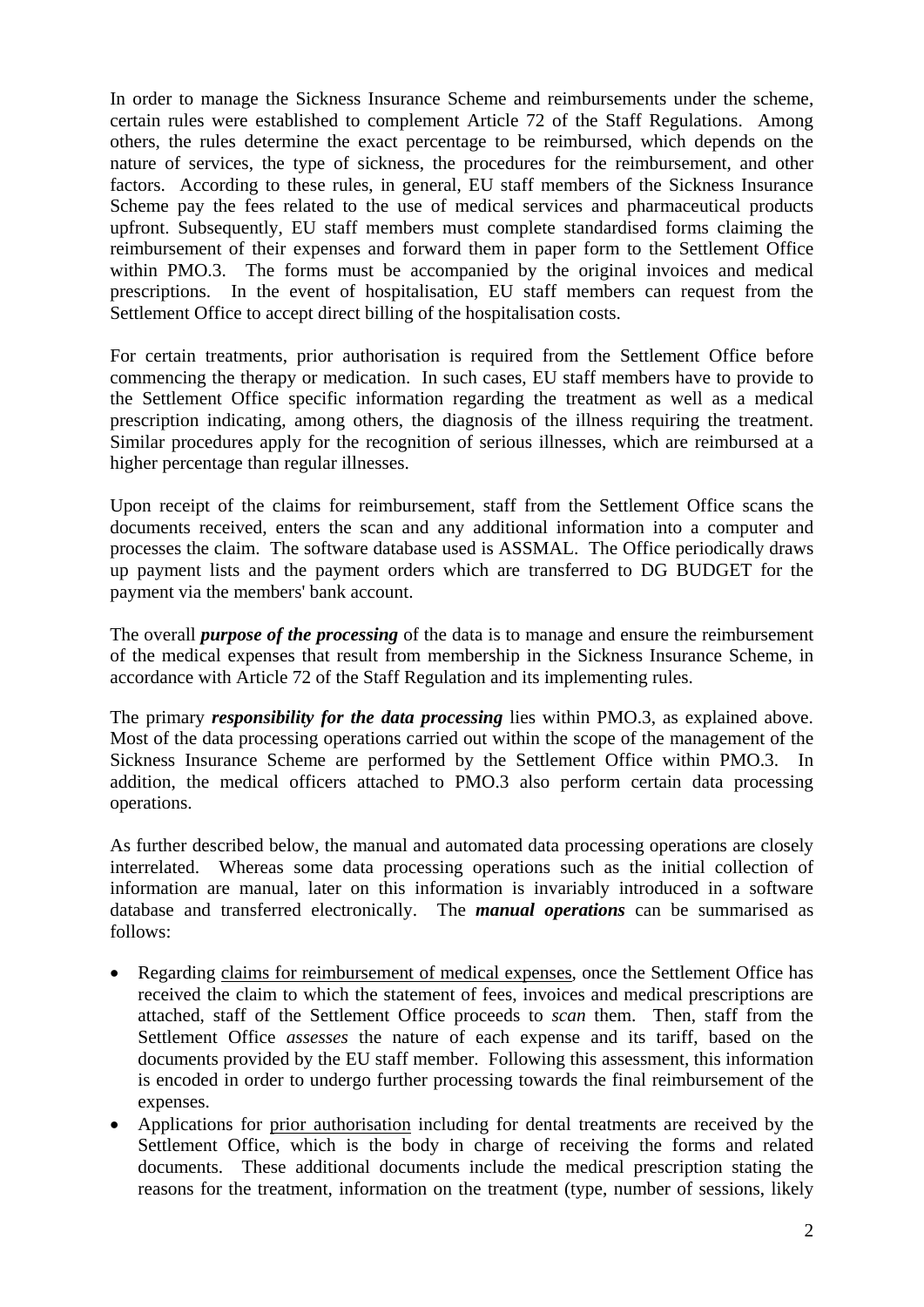duration) as well as information regarding the diagnosis of the illness requiring the prescription. The staff within the Settlement Office sends such requests to the medical officer's office, which will introduce the information in ASSMAL. The medical officer will *assess* whether the request should be granted. His/her opinion will be reflected in a word document, saved in the software database ASSMAL. If the medical officer recommends the authorisation to be granted, the Settlement Office issues a formal authorisation, which is then delivered to the claimant.

- Applications for direct billing are *received* and *scanned* by the Settlement Office which afterwards *verifies* whether the claimant is entitled to it. If so, staff from the Office *drafts* a letter of direct billing which is sent directly to the member in paper form. An electronic version of the letter is kept in ASSMAL.
- Application for recognition of serious illnesses must be sent to medical officers, attaching a detailed medical report. The staff working for the medical officers *scans* the information in ASSMAL. Upon analysing the documents the medical officer issues an opinion *recommending or not* the authorisation to be granted. This opinion is stored in ASSMAL. The head of the Settlement Office issues a formal authorisation, which is then delivered to the claimant. Each authorisation is referenced with a number.
- Confidential Information Forms must be completed to assess whether spouses/partners have any entitlement under the Sickness Insurance Scheme. As the form currently stands, spouses/partners are requested to provide information on their employment situation, including name of employer and also whether they receive pension or income. Furthermore, they are asked to provide the annual income from employment, pension, etc., and to specify whether they can be covered under a legal or statutory primary Sickness Insurance Scheme other than that of the EC. This information is provided by members in paper form to the Settlements Office which will introduce some of the information in ASSMAL.

Whereas the above data processing operations have a manual component, all of them are reflected in electronic documents and are *automated.* This includes the following:

- Electronic archiving in the software database ASSMAL of all the documents that are scanned upon reception, including claim forms, copies of the prescriptions from doctors, original statements of fees. Such archiving is done either by staff of the Settlement Office (claims for reimbursement of medical expenses) or by the staff working with the medical officer (recognition of serious illnesses and request for prior authorisation).
- Encoding of the expenses and their assessment according to tariffs; subsequent archiving in ASSMAL.
- Electronic archiving in the software database ASSMAL of recommendations/opinions from medical officers regarding prior authorisations and the recognition of serious illnesses.
- Drafting of payment lists and the corresponding payment orders which are then transferred electronically to DG BUDGET for the payment via the EU staff members' bank account.
- Electronic archiving of documents such as approvals of direct billings, confidential declarations, approvals for treatments, including dental treatments, authorisations of recognition of serious illnesses.

Access to ASSMAL is based on a need-to-know basis. For example, underlying medical information entered in ASSMAL by the medical officers cannot be accessed by staff of the Settlement Office. For example, as concerns the recommendations/opinions from medical officers regarding prior authorisations and recognition of serious illnesses, people other than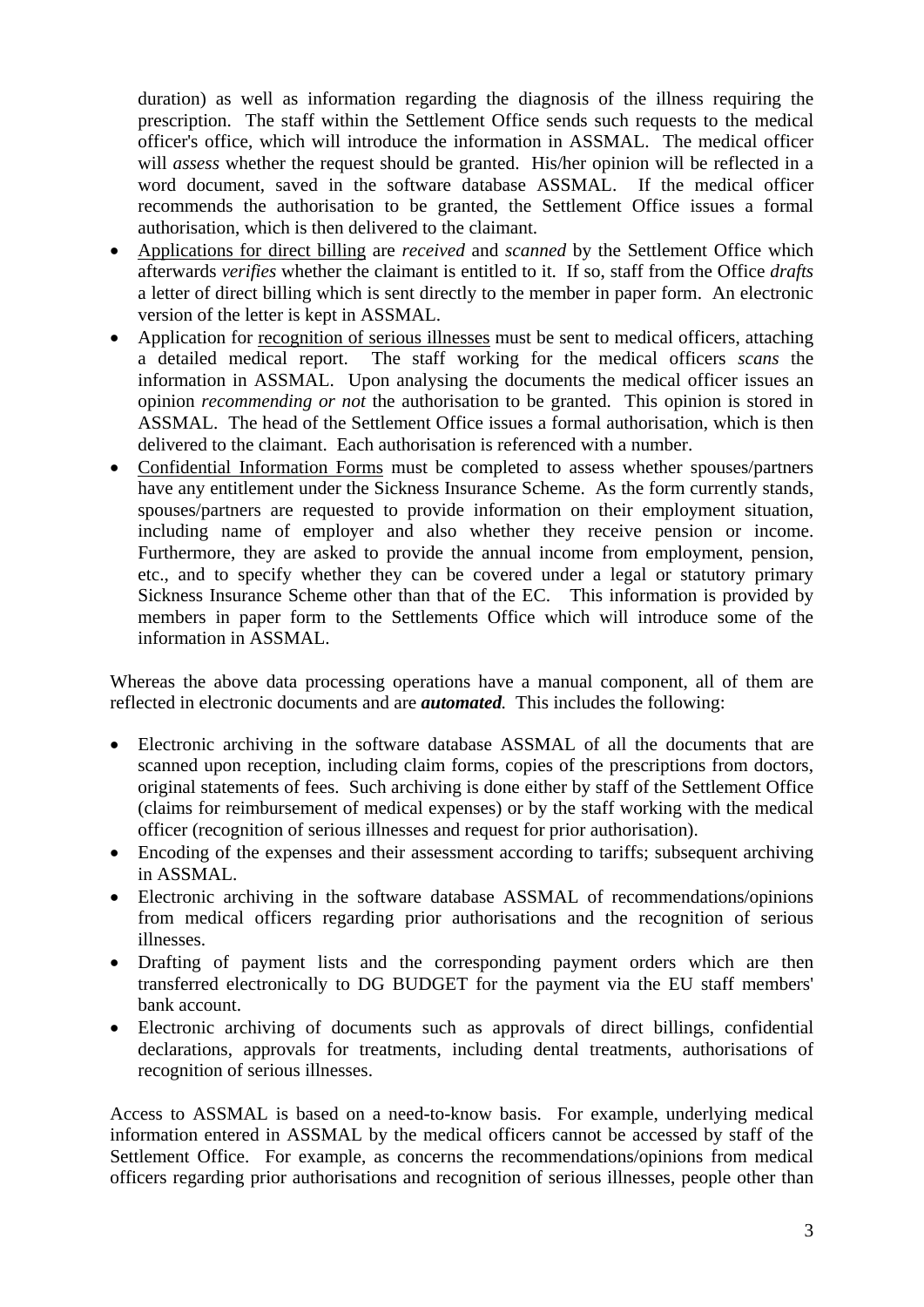medical officers will only visualise in ASSMAL whether the recommendation was accepted or not (i.e. "yes" or "not").

*Data subjects* include the following: *(i)* members, officials of the EU institutions and agencies; *(ii)* temporary staff of the EU institutions and agencies; *(iii)* contract staff of the EU institutions and agencies, *(iv)* retired staff and, *(v)* [Spouses/unmarried partners](http://intracomm.cec.eu-admin.net/pers_admin/sick_insur/membership/index_en.html#c1#c1), [children](http://intracomm.cec.eu-admin.net/pers_admin/sick_insur/membership/index_en.html#c2#c2) and [persons treated as dependent child.](http://intracomm.cec.eu-admin.net/pers_admin/sick_insur/membership/index_en.html#c3#c3)

In addition to the above, other data subjects whose information is also processed include the names of external doctors, for example those who issue prescriptions, as well as medical officers of the Commission.

The *categories of personal data* collected include the following: *(i)* data related to the members of the Sickness Insurance Scheme: EU staff member number, institution for which he/she works, office address and home address if retired, data of birth, type of beneficiary (whether member, dependent children or equivalent or spouse); *(ii)* bank account information where payments must be made, *(iii)* salary information; and *(iv)* information related to the insured parties' health (prescriptions from doctors, statement fees related to the purchase of pharmaceutical products, medical reports, etc). Whether a particular category of data will be collected in each case will depend on the specifics of the case. For example, salary information is used only for the purposes of the application of Article 72.3 of the Staff Regulation<sup>[3](#page-3-0)</sup>.

*As far as conservation of data* is concerned, paper files related to the underlying medical conditions of insured parties (such as documents provided to prove a serious illness) are kept during the member's lifetime plus five years. They are stored for a period of two years in the PMO.3 offices, after which they are stored in the central archives of the Commission, given the limited space available in the PMO.3 facilities. Paper files related to claims for reimbursement of medical expenses are destroyed after a total length of 7 years.

As explained above, in addition to paper form, all electronic files, including the claims for reimbursement of medical expenses are stored in the software database referred to ASSMAL, which is hosted in Luxembourg. Information contained in ASSMAL is kept for the lifetime of the member plus five years.

The data controller, PMO.3, may *transfer personal data* to the following types of recipients, all of which are Community institutions or bodies: *(i)* DG BUDGET who will make the payment of amounts due via the EU staff members' bank account; *(ii)* PMO Salaries to recover from salaries amounts that were advanced in the context of hospitalisation and *(iii)* the Medical Council, Management Committee and Unit ADMIN.B.2 in the context of the following two procedures, in particular:

*(i)* The Medical Council may be consulted by the Management Committee or the Central Office concerning any matter of a medical nature which arises in connection with the

<span id="page-3-0"></span><sup>1</sup>  $3$  Article 72.3 establishes that where a total expenditure not reimbursed for any period of 12 months exceeds half the official's basic monthly salary or pension, special reimbursement shall be allowed by the appointing authority, account being taken of the family circumstances of the person concerned, in the manner provided for in the rules referred to in paragraph 1.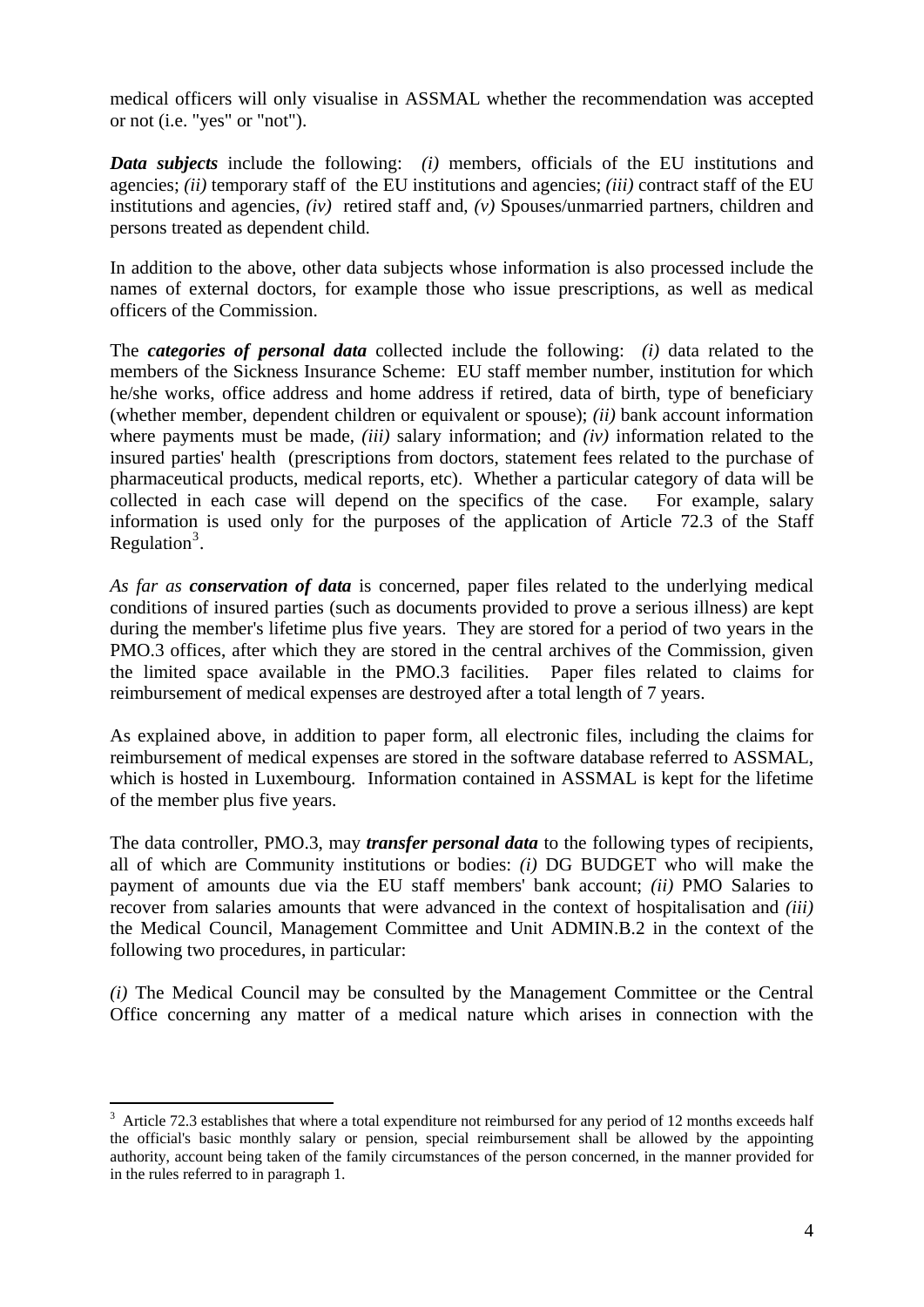Sickness Insurance Scheme. In the context of a consultation, personal data may be transferred to the Medical Council by PMO  $3<sup>4</sup>$  $3<sup>4</sup>$  $3<sup>4</sup>$ .

*(ii)* Where a decision taken by PMO.3 in respect of the Sickness Insurance Scheme gives rise to a grievance, a complaint may be lodged under Article 90(2) of the Staff Regulations. In this case, in accordance with Article 16 of the 2004 Joint Rules on Sickness Insurance for officials of the European Communities ("Joint Rules on Sickness Insurance", further described in Section 2.2.2 below), the appointing authority must ask for the Management Committee's opinion before ruling on a complaint. The opinion, which is not binding for the administration, is sent simultaneously to the appointing authority and the complainant. In such cases, the Management Committee will receive the complaint as well as the underlying medical information from PMO.3. Such information may be complemented by information provided by the medical officer. Because DG ADMIN B 2 is in charge of managing the appeals under Article 90 of the Staff Regulations, it may also receive information directly from the member.

As far as the *right to information* is concerned, the Notification refers to a privacy statement which intends to provide information to members of the Sickness Insurance Scheme. The privacy statement is available in the Commission intranet, in the section that refers to the Sickness Insurance Scheme:

http://intracomm.cec.eu-admin.net/pers\_admin/sick\_insur/index\_en.html.

The privacy statement contains information, among others, on the identity of the data controller, the purposes of the processing and the existence of a right of access. It also contains time limits for storing the data and the reference to the applicable legal basis. **The**  *right of access* and the procedures to exercise it are recognised in the privacy statement. There are no references to the *right of rectification*.

*Security measures* are implemented.

#### **2.2. Legal aspects**

### **2.2.1. Prior checking**

This Prior check Opinion relates to the management of the Sickness Insurance Scheme carried out by the PMO, pursuant to Article 72 of the Staff Regulations and Article 28 of the Conditions of Employment. Accordingly, the Opinion will assess the extent to which the data processing operations described above carried out by PMO 3 are in line with Regulation (EC) No 45/2001 on the protection of individuals with regard to the processing of personal data by the Community institutions and bodies and on the free movement of such data ("Regulation (EC) No 45/2001" or "Regulation").

<span id="page-4-0"></span><sup>1</sup> 4 The role of the *Medical Council* is foreseen by Article 22 of the Joint Rules on Sickness Insurance. In particular, Article 22.2 establishes that "The Medical Council may be consulted by the Management Committee or the Central Office concerning any matter of a medical nature which arises in connection with this Scheme. It shall meet at the request of the Management Committee, of the Central Office or of the medical officers of the offices responsible for settling claims and shall deliver its opinion within such time as may be specified". The Medical Council is composed of medical officers from each institution and the medical officers from each office responsible for settling claims. The role of the *Management Committee* is foreseen by Article 18 of the Joint Rules on Sickness Insurance, which sets forth the members of the Committee and its functions. Among others, the Committee has the power to deliver opinions, on any matter arising directly or indirectly from the application of the provisions of the Staff Regulations concerning sickness insurance; it has also the power to deliver its opinion on the level of contributions and benefits, in particular where there is an appreciable change in the cost of medical treatment.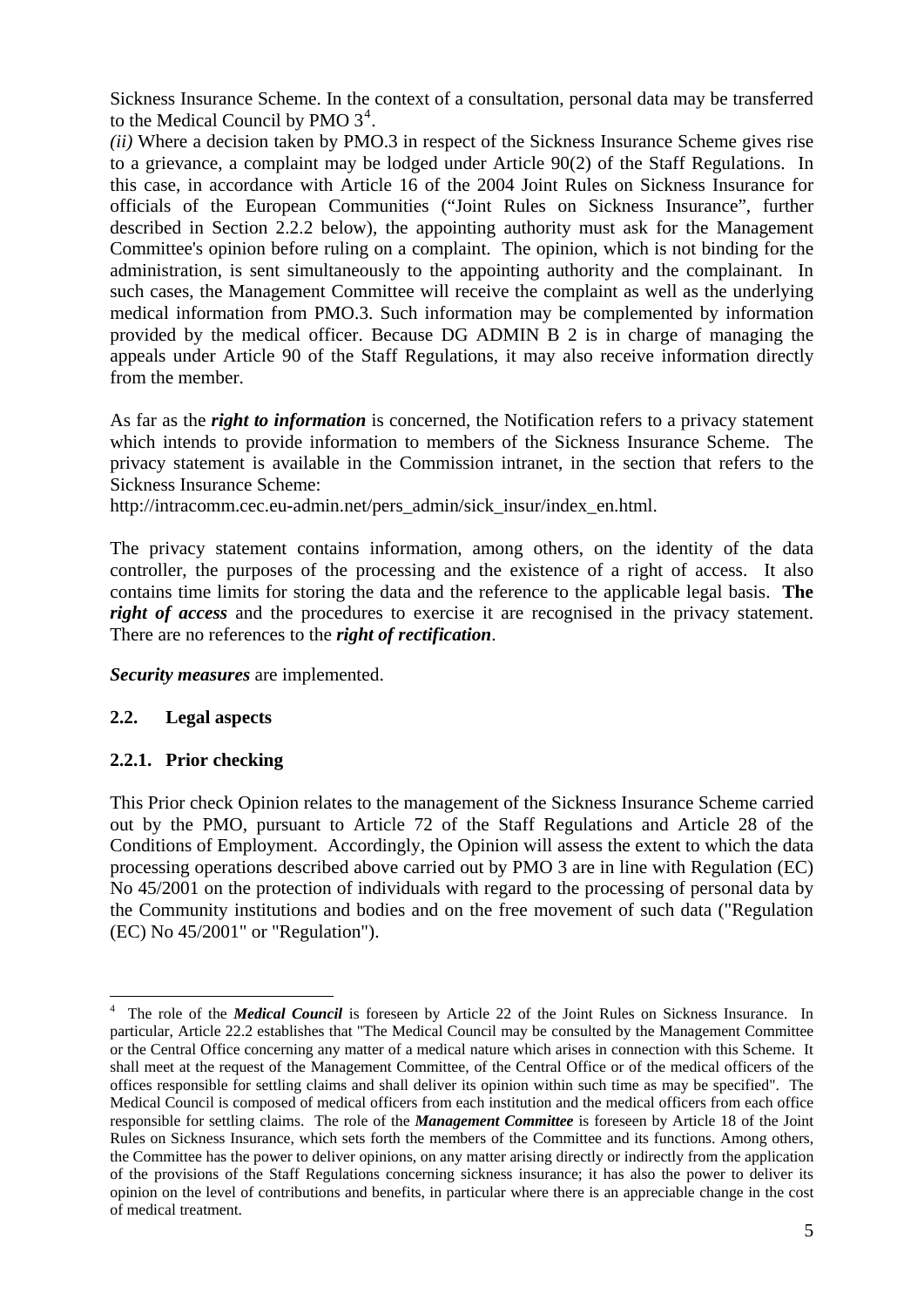In accordance with the above, this Opinion will not deal with the data processing operations carried out by PMO 3 in the context of managing the Accidents and Occupational Diseases Insurance, pursuant to Article 73 of the Staff Regulations. This is the object of a different Opinion which the EDPS is currently analysing separately. Furthermore, this Opinion will not assess the data processing operations that may be carried out by other bodies/institutions that may receive information initially collected from PMO 3 in the context of the management of the Sickness Insurance Scheme and for which such bodies may be data controllers. For example, this is true regarding the processing carried out by DG ADMIN B 2 in the context of managing the appeals under Article 90 of the Staff Regulations or the Management Committee in the context of its attributions.

*Applicability of the Regulation.* Regulation (EC) No 45/2001 applies to the *"processing of personal data wholly or partly by automatic means, and to the processing otherwise than by automatic means of personal data which form part of a filing system*" and to the processing "*by all Community institutions and bodies insofar as such processing is carried out in the*  exercise of activities all or part or which fall within the scope of Community law<sup>"[5](#page-5-0)</sup>. For the reasons described below, all elements that trigger the application of the Regulation are present:

First, the management of the Sickness Insurance Scheme entails the collection and further processing of *personal data* as defined under Article 2(a) of Regulation (EC) No 45/2001. Indeed, as described in the Notification, personal data of members who exercise their rights under the Sickness Insurance Scheme are collected and further processed. This includes information related to the health of EU staff members such as prescriptions from doctors, statement fees related to the purchase of pharmaceutical products, information regarding medical treatments, etc.

Second, as described in the Notification, the personal data collected undergo *"automatic processing"* operations, as defined under Article 2(b) of the Regulation (EC) No 45/2001 as well as manual data processing operations. Indeed, the personal information is first collected in paper form directly from EU Staff members. In most cases, the information is scanned and kept in a software database.

Finally, the processing is carried out by a Community institution, in this case by PMO.3, which is part of the European Commission, in the framework of Community law (Article 3(1) of the Regulation (EC) No 45/2001). Therefore, all the elements that trigger the application of the Regulation are present in the management of the Sickness Insurance Scheme.

*Grounds for prior checking.* Article 27(1) of Regulation (EC) No 45/2001 subjects to prior checking by the EDPS *"processing operations likely to present specific risks to the rights and freedoms of data subject by virtue of their nature, their scope or their purposes".* Article 27(2) of the Regulation contains a list of processing operations that are likely to present such risks. This list includes, under paragraph (a), the processing of data relating to heath. The data collected in connection with the management of the Sickness Insurance Scheme constitutes health data. Therefore the processing operations must be prior checked by the EDPS.

*Ex-post prior checking.* Since prior checking is designed to address situations that are likely to present certain risks, the Opinion of the EDPS should be given prior to the start of the processing operation. In this case, however, the processing operations have already been

1

<span id="page-5-0"></span><sup>5</sup> See Article 3 of Regulation (EC) No 45/2001.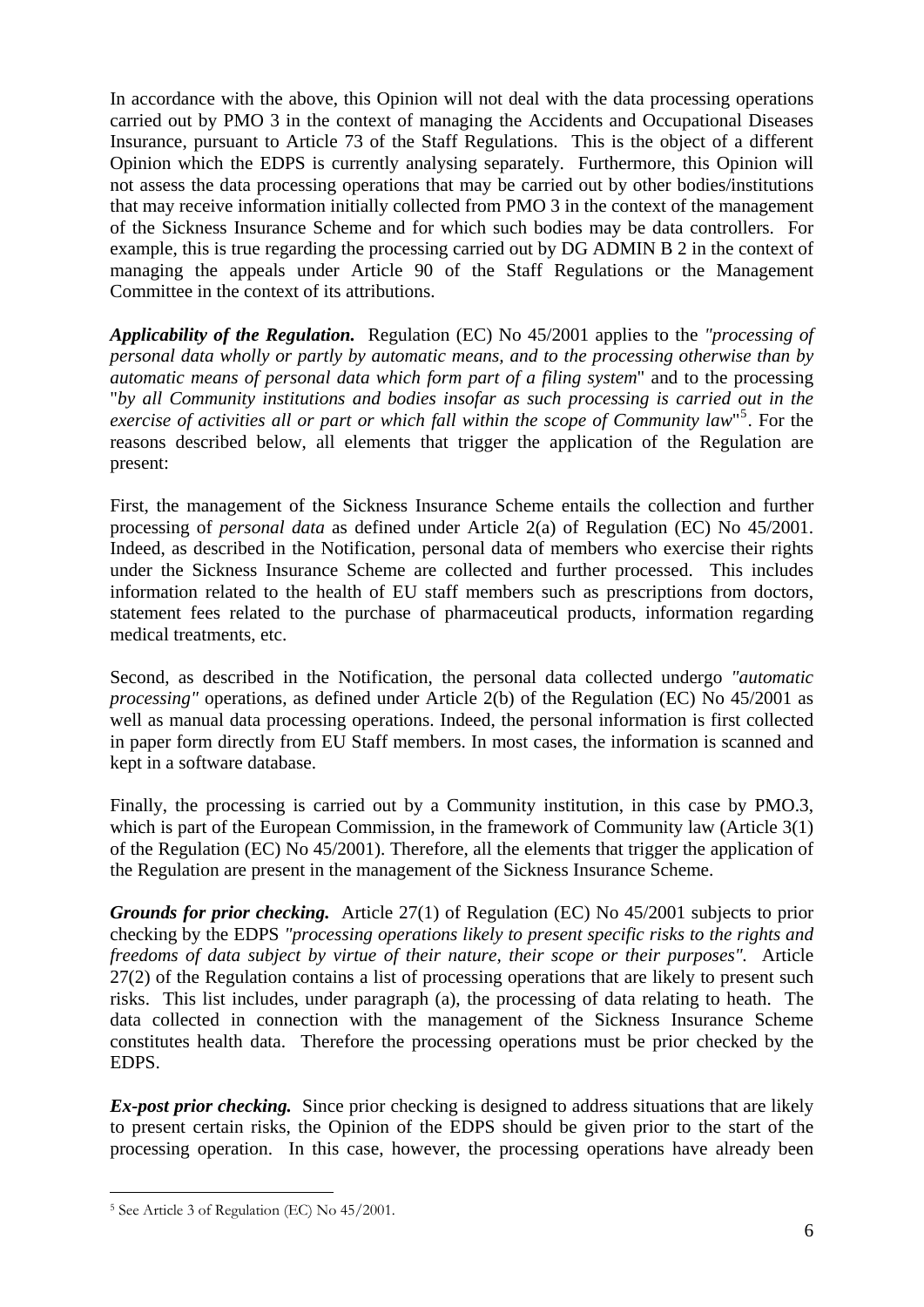established. This is not an insurmountable problem provided that all recommendations made by the EDPS will be fully taken into account and the processing operations will be adjusted accordingly.

*Notification and due date for the EDPS Opinion.* The Notification was received on 6 March 2007. Pursuant to Article 27(4) of Regulation (EC) No 45/2001, the two-month period within which the EDPS must deliver an opinion was suspended for a total of 66 days. The Opinion must therefore be adopted no later than 11th July 2007.

### **2.2.2. Lawfulness of the processing**

Personal data may only be processed if legal grounds can be found in Article 5 of Regulation (EC) No 45/2001. As pointed out in the Notification, the grounds that justify the processing operation are based on Article 5(a), pursuant to which data may be processed if the processing is "*necessary for performance of a task carried out in the public interest on the basis of the Treaties establishing the European Communities or other legal instruments adopted on the basis thereof".* 

In order to determine whether the processing operations comply with Article 5(a) of Regulation (EC) No 45/2001 two elements must be taken into account: first, whether either the Treaty or other legal instruments foresee a public interest task, and second, whether the processing operations carried out by PMO.3 are indeed necessary for the performance of that task.

*Legal basis.* In ascertaining the legal grounds in the Treaty or in other legal instruments that legitimise the processing operations that take place in the context of the management of the Sickness Insurance Scheme, the EDPS takes note of Article 72 of the Staff Regulations. As illustrated below, this article sets forth the EU officials' entitlement to sickness insurance.

In particular, Article 72 of the Staff Regulations establishes that "*An official, his spouse {....}, his children and other dependants within the meaning of Article 2 of Annex VII are insured against sickness up to 80 % of the expenditure incurred subject to rules drawn up by agreement between the institutions of the Communities after consulting the Staff Regulations Committee*". Furthermore, Article 72 provides that "*This rate shall be increased to 85% for the following services: consultations and visits, surgical operations, hospitalisation, pharmaceutical products, radiology, analysis, laboratory test and prostheses on medical prescription with the exception of dental prostheses. It shall be increased to 100% in cases of tuberculosis, poliomyelitis, cancer, mental illness and other illnesses recognised by the appointing authority as of comparable seriousness, and for early detection screening and in cases of confinement. However, reimbursement at 100% shall not apply in case of occupational disease or accident having given rise to the application of Article 73".* The EDPS further notes that in accordance with the above Article 72, on 16 June 2004, the Institutions have adopted Joint Rules on Sickness Insurance for officials of the European Communities. These rules, among others, set forth the procedural rules to ensure the reimbursement of expenses, and the rules on the choice of practitioners, hospitals or clinics.

The above legislation which refers to officials of EU institutions is complemented by Article 28 of the Conditions of Employment. In particular, Article 28 establishes that "*Articles 72 and 73 of the Staff Regulations, concerning sickness and accident cover, shall apply by analogy to temporary staff during the period of employment, during sick leave and during the periods of unpaid leave referred to in Articles 11 and 17.... "Article 72 of the Staff Regulations, concerning sickness cover, shall apply by analogy to temporary staff in receipt*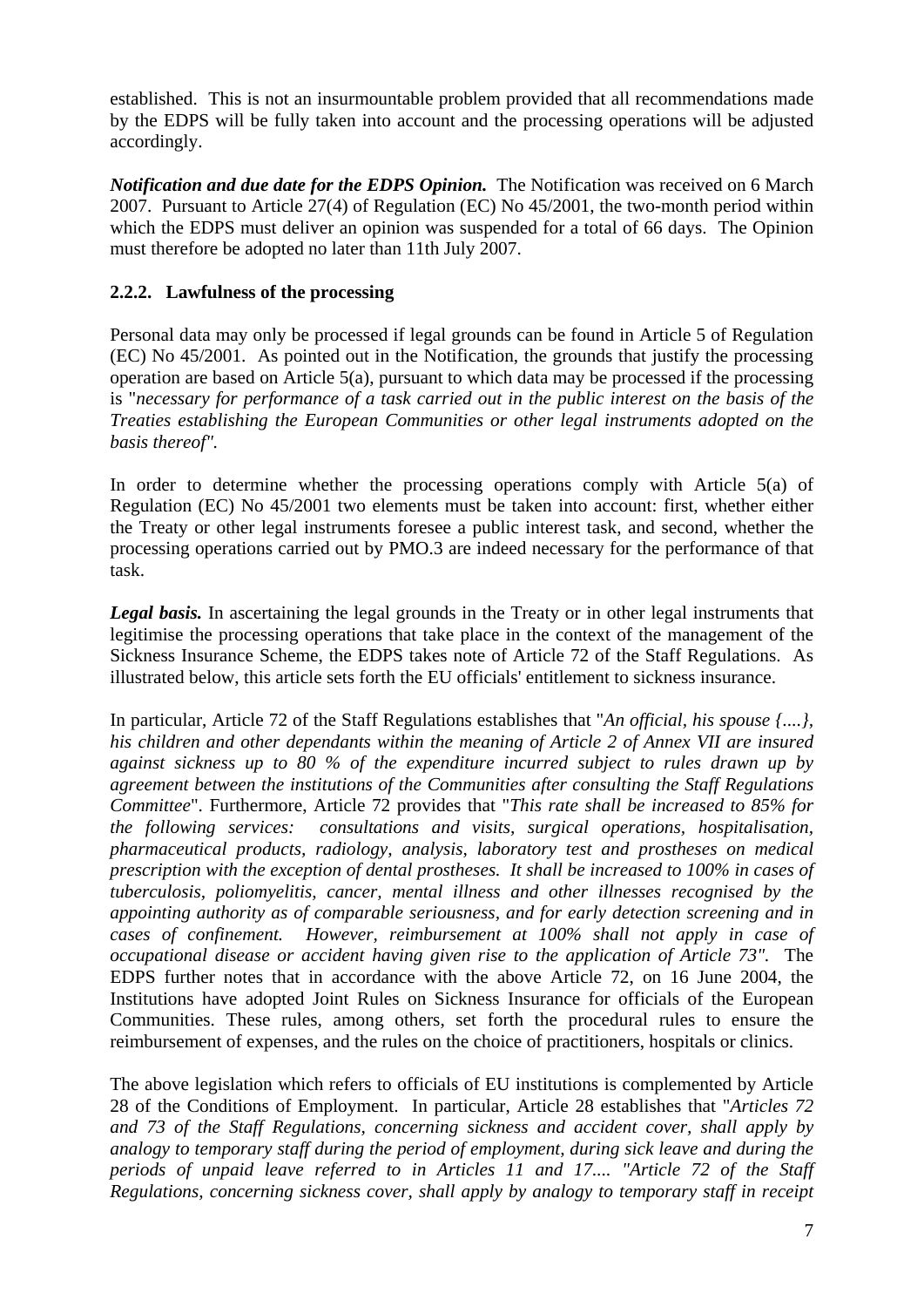*of invalidity allowance and to recipients of a survivor's pension. Article 72 shall also apply to staff referred to in Article 39 (2) that are in receipt of a retirement pension".* 

Upon analysis of the above legal framework, the EDPS considers that the data processing that takes place in connection with the management of the Sickness Insurance Scheme is carried out on the basis of (i) the Staff Regulations (Article 72), (ii) the Conditions of Employment (Article 28) and (iii) the Joint Rules on Sickness Insurance. These legal instruments foresee the officials and other servants' entitlement to be insured against sickness under certain conditions. In order to implement this obligation, the Institutions set up a Sickness Insurance Scheme whose management entails the processing of personal data. In conclusion, the Sickness Insurance Scheme is legally based on the above legal instruments.

*Necessity test.* According to Article 5(a) of Regulation (EC) No 45/2001, the data processing must be "*necessary for performance of a task*" as referred to above. It is therefore relevant to assess whether the data processing that occurs in the context of the Sickness Insurance Scheme is "*necessary"* for the performance of a task, in this case, for the management of the Sickness Insurance Scheme.

As outlined above, under the Staff Regulations, officials and other servants are entitled to benefit from an insurance against sickness, under the conditions set forth in this legislation. The Institutions have the obligation to provide this benefit to EU officials and other servants. To execute this obligation it is appropriate for the Institutions to set up a Sickness Insurance Scheme. For a scheme to function and to have sound administration, it is necessary for the managers of the scheme to process personal data. This is because the proper management of the scheme requires, among others, to ensure that the persons covered by the scheme are reimbursed. To this end, it is necessary to identify who are the members of the Scheme. Furthermore, to ensure that members are reimbursed according to the rules, the scheme must collect information about the sickness/treatments of the insured parties. Only the collection of such information will enable the management of the scheme, ascertaining whether insured parties are covered for certain risks/products and if so in what percentages. In conclusion, it is the EDPS's view that the data processing that takes place in the context of the Sickness Insurance Scheme may be considered as necessary for the sound management of this scheme.

### **2.2.3. Processing of special categories of data**

Processing of personal data concerning health is prohibited unless grounds can be found in Articles 10(2) and 10(3) of the Regulation. Article 10(2)(b) of the Regulation establishes that the prohibition shall not apply where the processing is "*necessary for the purpose of complying with the specific rights and obligations of the controller in the field of employment law insofar as it is authorised by the treaties establishing the European Communities or other legal instruments adopted on the basis thereof*".

As explained above concerning the legal basis, the justification for processing personal data in the context of the Sickness Insurance Scheme, including health data, can be found in the Staff Regulations. The processing takes place pursuant to the employer's obligation to provide sickness insurance. Therefore, the processing falls under Article 10(2)(b) and is not prohibited.

As it is an exception to a general prohibition, Article 10(2)(b) must be interpreted strictly. In particular, Article 10(2)(b) stipulates, in order for the exception to apply, the processing must be "*necessary*" for the purposes of complying with the specific rights and obligations in the field of employment law. Thus, the processing of sensitive data is permissible only insofar as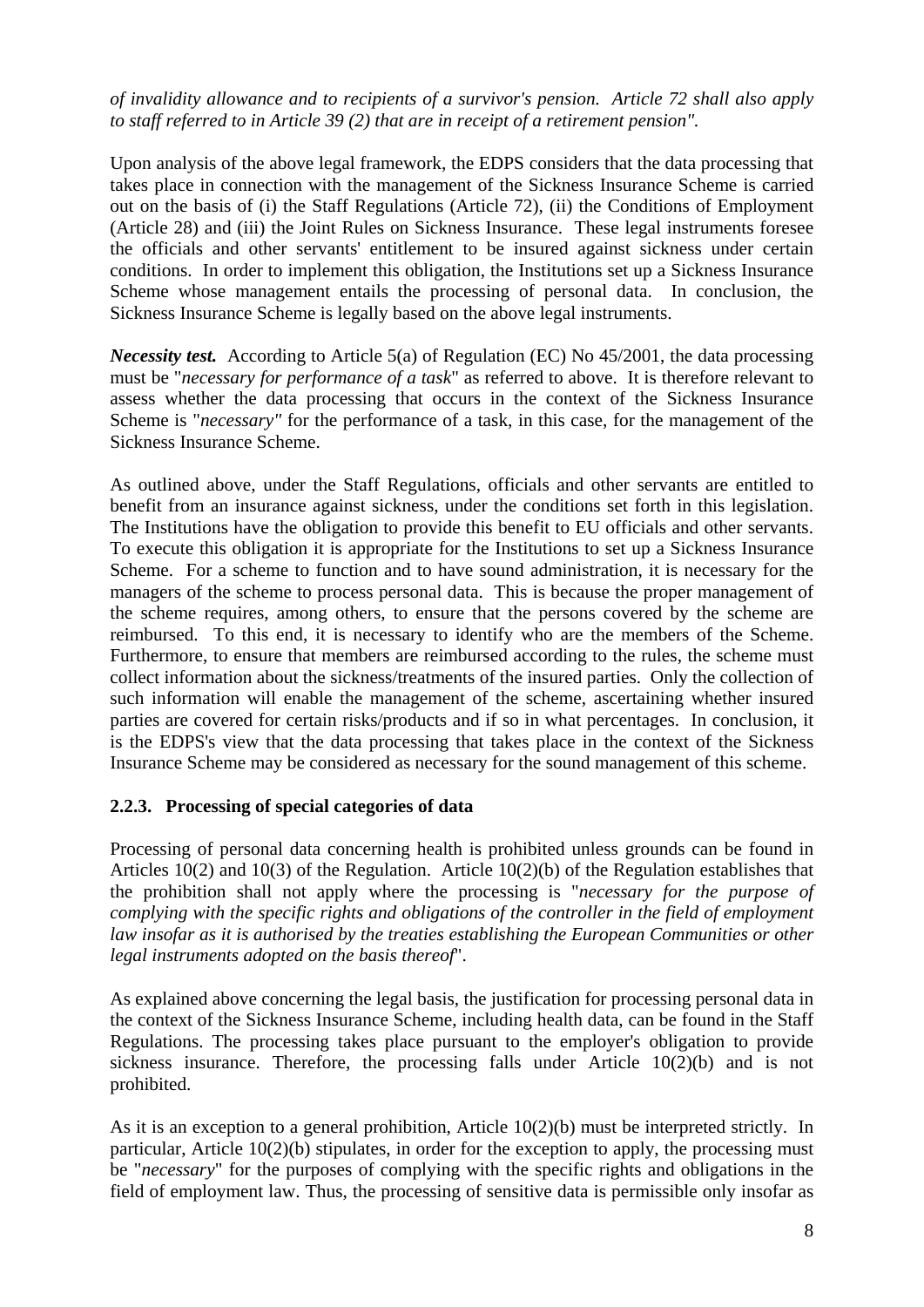it is relevant and necessary for the purposes of providing the Sickness Insurance Scheme. The question of necessity is further addressed below, when discussing Article 4(1)(d) of the Regulation regarding data quality.

The processing of health data carried out by medical officers, for example, in the context of prior authorisations or recognition of serious sicknesses is also exempted from the prohibition by virtue of Article 10(3) *"Paragraph 1 shall not apply where ....... those data are processed by a health professional subject to the obligation of professional secrecy or by another person also subject to an equivalent obligation of secrecy".* The same exception may apply to the staff working for PMO.3, including the Settlement Office pursuant to Article 20 of the Joint Rules on Sickness Insurance "*The Staff assigned to the offices responsible for settling claims and the Central Office shall be bound by medical secrecy with regard to the expenses and/or documents which come to their attention in the exercise of their duties ...".*

In this regard, the EDPS recommends that PMO.3 should raise awareness among its nonmedical staff regarding the application of medical secrecy. This is crucial for non-medical staff given that, as opposed to trained medical practitioners, they are only bound by the medical secrecy rules by virtue of Article 20.4 of the Joint Rules on Sickness Insurance, and not on the basis of their professional title. This means that they are not subject to an external self-regulatory authority in matters of professional ethics, such as a national medical chamber. Neither do the Joint Rules on Sickness Insurance provide for an elaborate set of rules on medical secrecy similar to what is available on the national level. Perhaps even more importantly, medical practitioners received comprehensive training on matters related to medical ethics, including medical secrecy. There is a world of difference between the knowledge and commitment to medical secrecy between, on the one hand, a medical doctor who took the Hippocratic oath and, on the other hand, accounting and administrative staff who never received formal training on medical secrecy issues and are subject only to requirements of medical secrecy by virtue of an article of the Joint Rules on Sickness Insurance that they may only have perused in a cursory manner.

For these reasons, the EDPS recommends that all PMO.3 staff and other non-medical staff with access to medical data should receive appropriate and comprehensive training on issues of medical secrecy. They should also be required to acknowledge in writing that they received such training and that they undertake to abide by their confidentiality obligations.

# **2.2.4. Data quality**

*Adequacy, relevance and proportionality.* Pursuant to Article 4(1)(c) of Regulation (EC) No 45/2001, personal data must be adequate, relevant and non excessive in relation to the purposes for which they are collected and/or further processed. This is referred to as the data quality principle.

Some of the information requested from members of the Sickness Insurance Scheme must be provided through standardised forms to be filled in and to be accompanied by prescriptions and/or medical reports. For example, this applies to the claims for reimbursement, accident reports, and requests for prior authorisation. The EDPS has not identified in the forms any request for information that would be *prima facie* irrelevant or excessive, with the exception addressed below (confidential declaration).

However, considering that sensitive medical information will be contained mainly in the medical reports and prescriptions, it will depend on each particular case whether the information provided is excessive. In order to ensure that inadequate, irrelevant and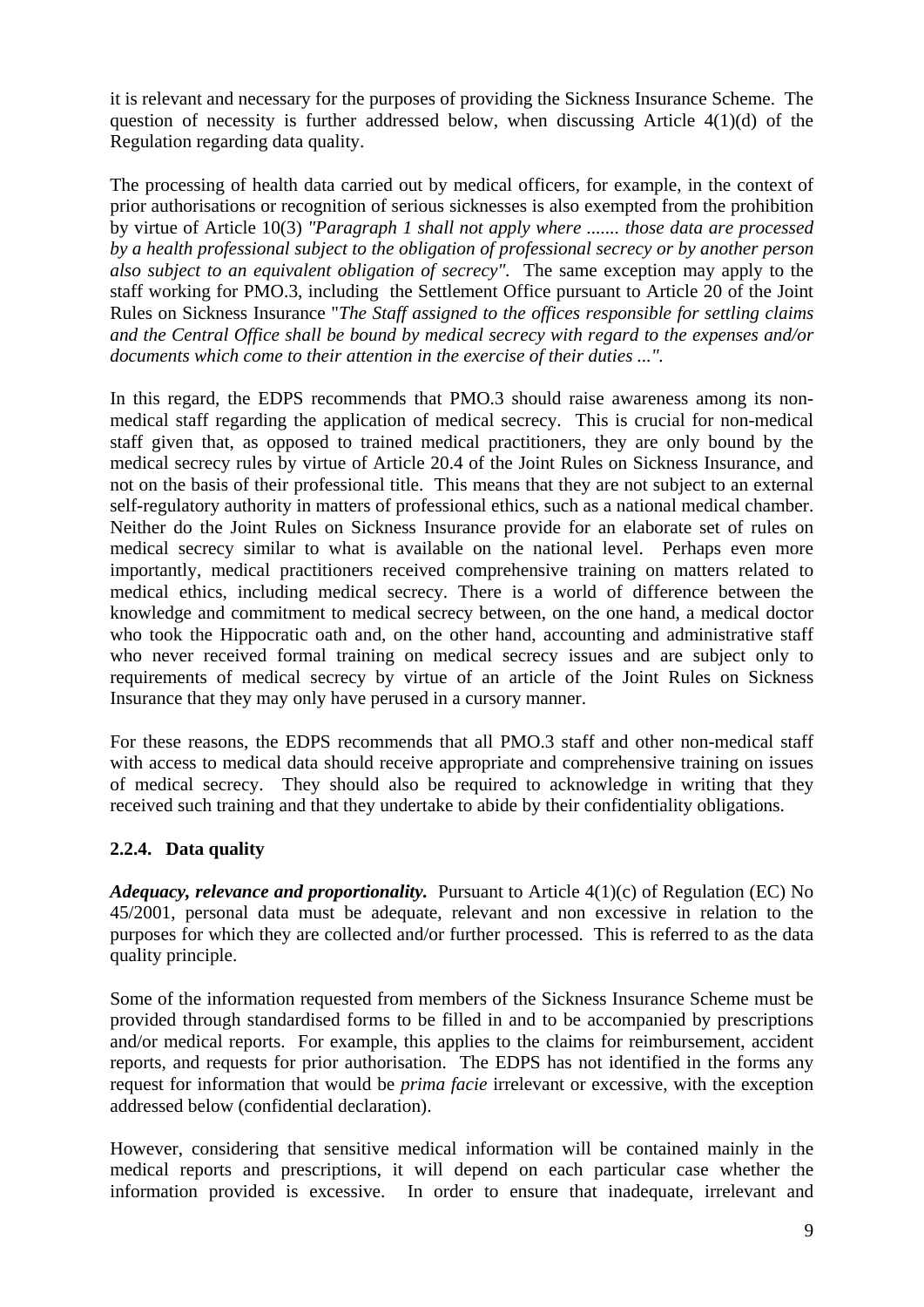excessive information is not provided in such reports/prescriptions, it may be appropriate to provide guidelines about the content of such reports/prescriptions. For example, such guidelines should list the items that are necessary for PMO.3 to respond, to proceed to make the payment or authorise a given treatment. Such guidelines would constitute guidance for doctors in order to direct them what information is required for the Sickness Insurance Scheme. This may contribute to the provision of adequate and relevant information. Furthermore, if irrelevant information is nevertheless provided to support a particular request, PMO.3 and the office of medical officers should instruct its staff that such information should not be introduced in ASSMAL.

The EDPS welcomes the practice followed in the request for recognition of serious illnesses. In this type of procedure, members of the Sickness Insurance Scheme are asked to send medical reports in paper form to the *medical officers*, not to other staff of PMO.3. The EDPS considers that a similar procedure should be followed regarding medical reports that accompany requests for prior authorisation. In order to ensure that this information is sent to medical officers and that the data reach their intended addressees and therefore do not undergo processing that would contravene the data quality principle, individuals should be required to provide the information in a sealed envelope marked "confidential", "to be opened by addressee only" or similar. This is particularly important regarding the underlying medical reports that accompany requests for prior authorisations and recognition of serious illness. Individuals should be informed of the importance of following this practice when sending their information to PMO.3 and medical officer. The EDPS considers that the web site and privacy statement should be amended to request EU staff members to follow these guidelines when sending medical information. Furthermore, if the Settlement Office receives information which is intended for the medical officer, and which is not marked as such, it should be further transmitted in a sealed envelope.

In addition to the above, in order to ensure that access to the underlying medical reports is strictly limited to medical officers, PMO.3 should ensure that access rights to ASSMAL are set up on a need-to-know basis and to set up strict procedures to avoid unauthorised access.

*Confidential information form.* The EDPS considers that the information contained in the confidential information form is relevant and adequate in order to assess whether spouses/partners may be covered by the EU Sickness Insurance Scheme. However, taking into account that having such coverage is not mandatory - i.e. it is up to partners/spouses to accept or decline the entitlements that arise from the Sickness Insurance Scheme - they should not be requested to provide any information in cases where no entitlement is sought (for example, the partner/spouse does not wish to benefit from any entitlement). Therefore, the EDPS recommends amending the form to specify that this information is only necessary if partners/spouses wish to benefit from their potential entitlements under the Sickness Insurance Scheme. On the other hand, if partners/spouses wish to benefit from the entitlements, they must complete the form. Because the form is completed and signed not by the spouse/partner but by the EU staff member, a question may arise as to whether this constitutes a lawful collection of such information. The EDPS considers that by providing this information in the form, EU staff members must have previously informed and obtained the consent from their spouses/partners. To ensure this outcome, the EDPS recommends amending the form to specify that PMO.3 understands that the partner/spouse is informed of the purposes of the processing of their information and has consented to its transfer and further processing by PMO.3.

*Fairness and lawfulness.* Article 4(1)(a) of the Regulation requires that data be processed fairly and lawfully. The issue of lawfulness was analysed above (see Section 2.2.2). The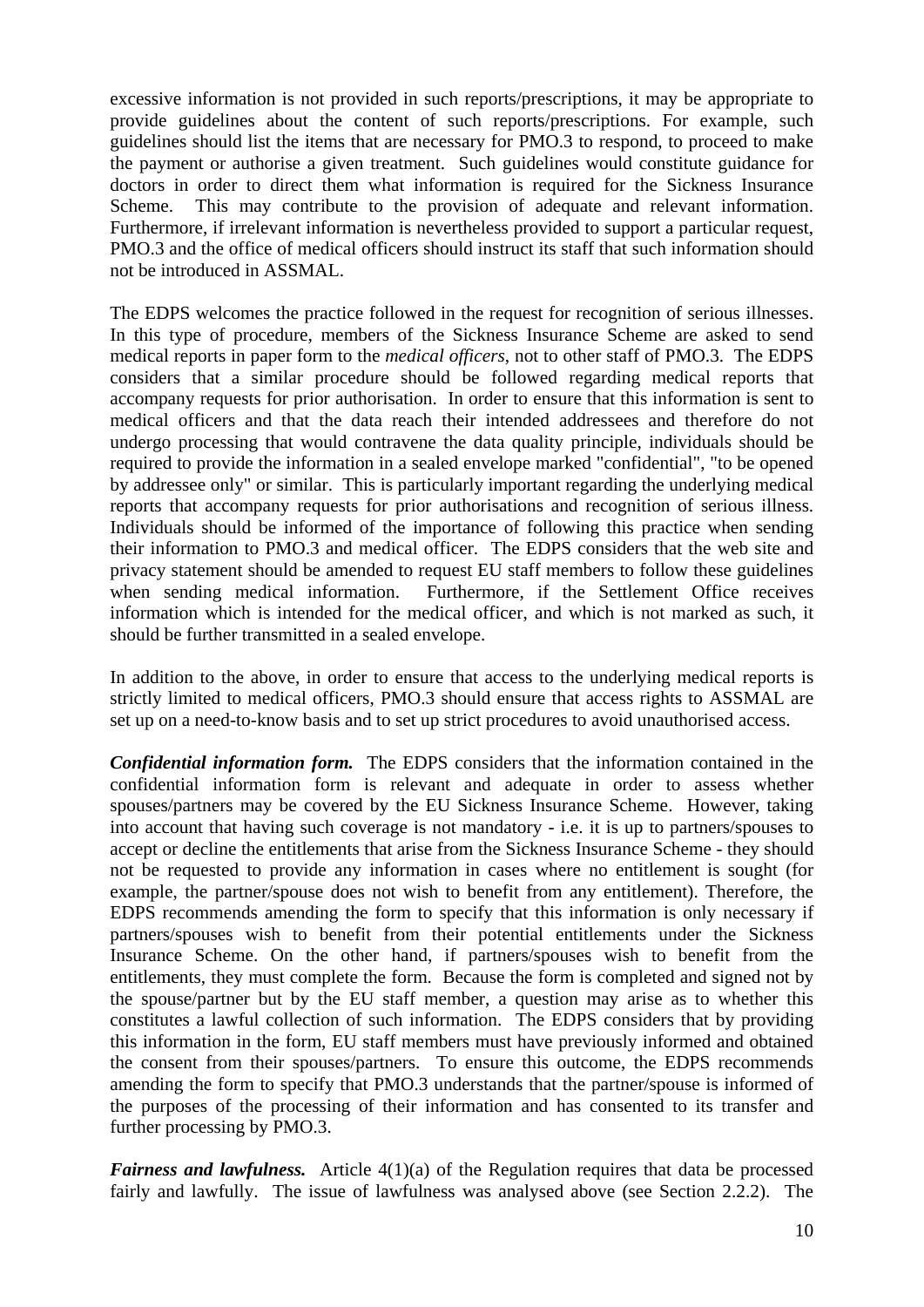issue of fairness is closely related to what information is provided to data subjects which is further addressed in Section 2.2.7.

*Accuracy.* According to Article 4(1)(d) of the Regulation, personal data must be *"accurate and, where necessary, kept up to date",* and *"every reasonable step must be taken to ensure that data which are inaccurate or incomplete, having regard to the purposes for which they were collected or for which they are further processed , are erased or rectified"*. In this case, the data include medical reports, prescriptions, receipts for medical expenses, etc. Given the nature of most of the data, it is not easy to prove accuracy. However, the EDPS emphasises that PMO.3 must nevertheless take every reasonable step to ensure that data are up to date and relevant. In this respect, see also Section 2.2.8.

# **2.2.5. Conservation of data**

1

Pursuant to Article 4(1)(e) of Regulation (EC) No 45/2001 personal data may be kept in a form which permits identification of data subjects for no longer than necessary for the purposes for which the data are collected and/or further processed.

The EDPS notices certain inconsistencies between the information provided in the Notification and the information contained in the privacy policy regarding the length of time during which data are retained.

The EDPS understands that PMO.3 keeps documents related to the underlying medical conditions of insured parties (documents provided to prove a serious illness and reports that support prior authorisation) in paper form for the lifetime of the EU staff member plus five years and deletes the claims for reimbursement of medical expenses and respective invoices after 7 years.

The EDPS considers the conservation period of seven years to be reasonable as this is the approximate period during which supporting documents are required to be kept by the Financial Regulation. Indeed, Article 49 of the Financial Regulation, as amended in 2007, establishes that *"The management systems and procedures concerning the keeping of original supporting documents shall provide for: (d) such documents to be kept for at least five years from the date on which the European Parliament grants discharge for the budgetary year to which the documents relate. Documents relating to operations not definitively closed shall be kept for longer than provided for in point (d) of the first subparagraph, that is to say, until the end of the year following that in which the operations are closed"*[6](#page-10-0) . However, the EDPS would like to draw PMO.3's attention to the last paragraph of Article 49 of the Financial Regulation according to which *"Personal data contained in supporting documents shall be deleted where possible when those data are not necessary for budgetary discharge, control and audit purposes"* and ask PMO.3 to assess whether this case allows for the deletion of the personal data contained in supporting documents at earlier stages.

The EDPS is concerned about the practice of keeping certain information for the lifetime of the EU staff member plus five years. As a general rule, as concerns conservation of medical data, the EDPS considers that a period of 30 years is the absolute maximum during which data should be kept in this context. The EDPS invites PMO.3 to evaluate to what extent and for what purposes the data it holds about EU staff members needs to be retained for the

<span id="page-10-0"></span><sup>6</sup> Commission Regulation (EC, Euratom) No 478/2007 of 23 April 2007 amending Regulation (EC, Euratom) No 2342/2002 laying down detailed rules for the implementation of Council Regulation (EC, Euratom) No 1605/2002 on the Financial Regulation applicable to the general budget of the European Communities, OJ L 111, 28.04.2007.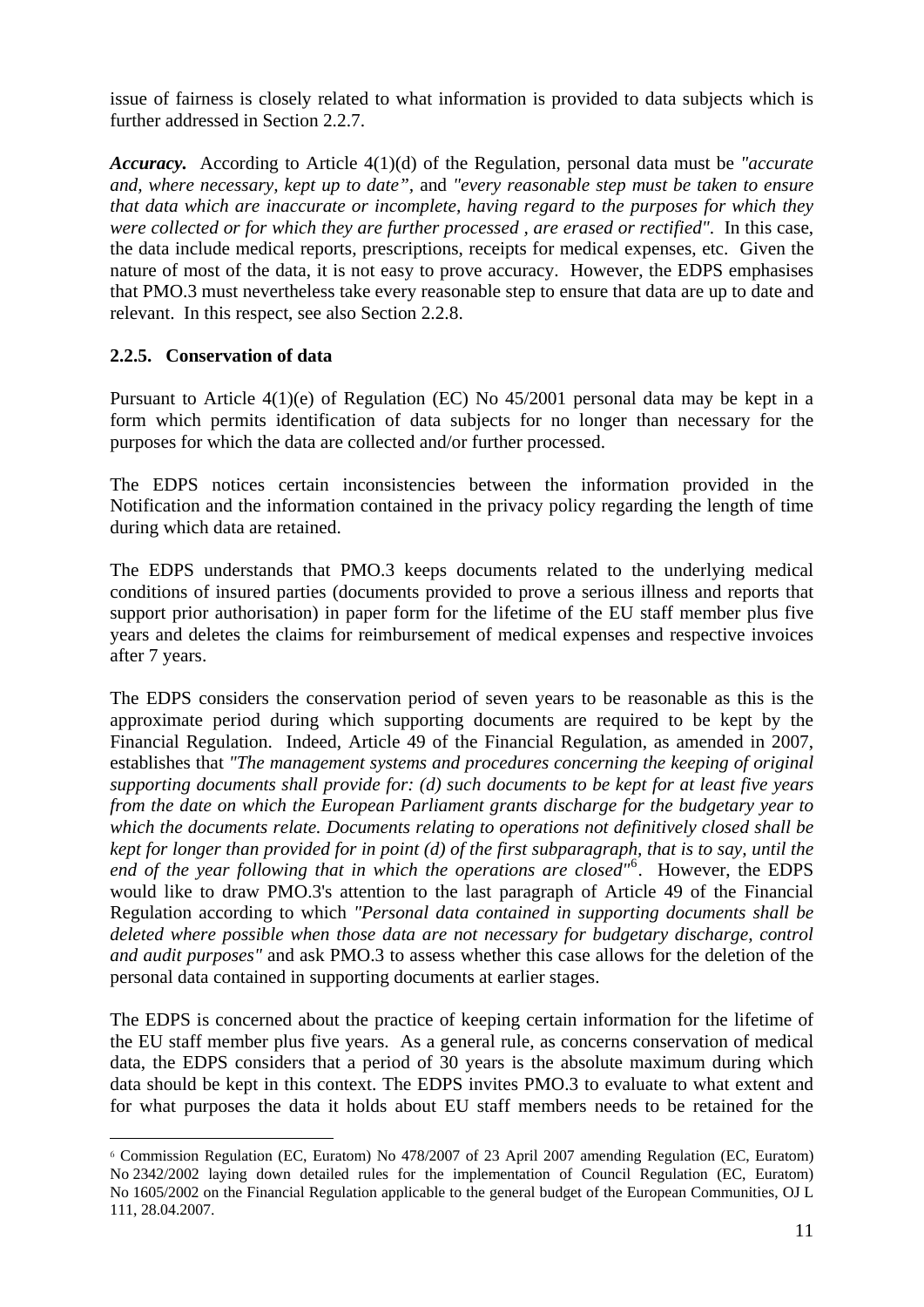lifetime of the member plus five years. In this respect, the EDPS calls the PMO's attention to his recommendations issued on 26 February 2007 in case 2006-532 in response to the request of the "Collège des Chefs d'administration" to comment on the Collège's proposal of a uniform 30 year conservation period for all medical data across the Community institutions<sup>[7](#page-11-0)</sup>. In his recommendation, the EDPS invited the Collège to reassess its initiative and examine, on a case by case basis, what conservation periods are necessary for specific medicals documents, considering that Article 4(3) of the Regulation requires that data should be kept no longer than is necessary for the purposes for which they are processed.

The privacy policy only refers to the storage length of information kept on paper, but is silent regarding electronic storage. Yet, all the data processed by PMO.3, even the data kept on paper which is deleted after 7 years is also stored electronically in ASSMAL and kept for the lifetime of the EU staff member plus five years. The EDPS considers that the data kept in ASSMAL should be subject to the same deadlines as the data saved in paper form. The reasons that justify keeping the data for a certain period of time are the same for paper and for electronic formats. Therefore, the conservations rules should be brought in line.

According to the above, both as far as paper data is concerned and electronically stored data, a system should be elaborated that allows destroying the information when a given time limit has been reached. This principle should be taken into account particularly in the context of ongoing development of the new ASSMAL.

Furthermore, the EDPS considers that the privacy policy should be complemented to describe the retention period for the data kept in ASSMAL. This would not only provide the information on the retention but, as further described below, it would also indicate that the information is kept in electronic and in paper form.

# **2.2.6. Transfers of data**

Articles 7, 8 and 9 of Regulation (EC) No 45/2001 set forth certain obligations that apply when data controllers transfer personal data to third parties. The rules differ depending on whether the transfer is made to (i) Community institutions or bodies (based on Article 7), (ii) recipients subject to Directive 95/46 (based on Article 8), (iii) or other types of recipients (based on Article 9).

According to the Notification the transfer of the information is limited to (i) DG BUDGET to execute the payment of amounts due via the EU staff members' bank account, (ii) PMO Salaries to recover from salaries amounts that were advanced in the context of hospitalisation, and (iii) the Medical Council, Management Committee and Unit ADMIN.B.2 in the context of appeals.

All transfers are made within or to Community institutions or bodies, thus, Article 7 of the Regulation applies. No data transfers are made to recipients subject to Directive 95/46 or to other types of recipients; therefore, Articles 8 and 9 of the Regulation do not apply.

Article 7 of Regulation (EC) No 45/2001 requires personal data to be transferred "*for the legitimate performance of tasks covered by the competence of the recipient"*. In order to comply with this provision, in sending personal data, PMO.3 must ensure that *(i)* the recipient has the appropriate competences and *(ii)* the transfer is necessary.

1  $7$  Available at:

<span id="page-11-0"></span>http://www.edps.europa.eu/EDPSWEB/webdav/site/mySite/shared/Documents/Supervision/Adminmeasures/07- 02-26\_conservation\_documents\_medicaux\_EN.pdf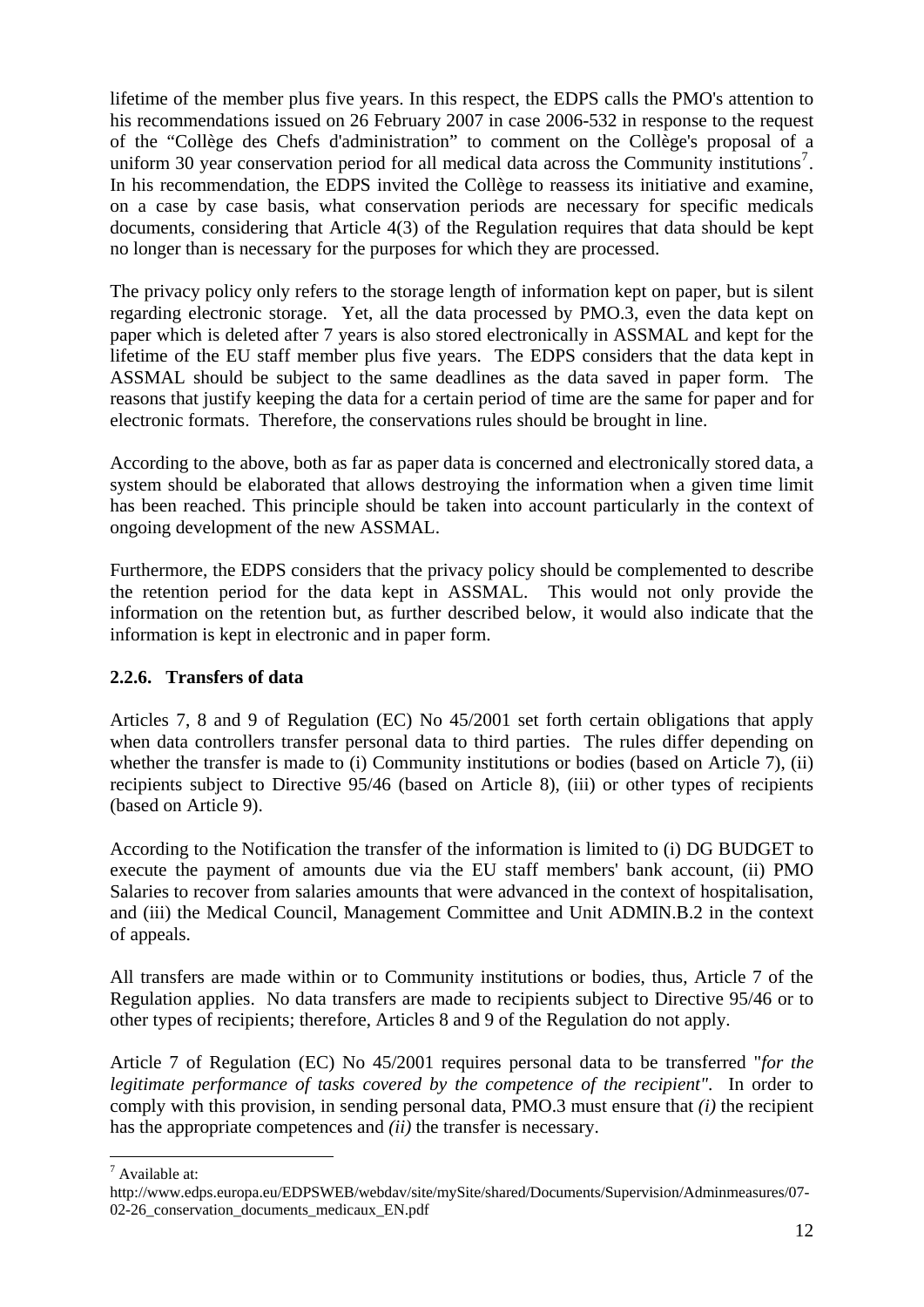The EDPS considers that the transfers of information to DG BUDGET and to PMO Salaries for the purposes stated above comply with these requirements. In both cases, the recipients have the competence to perform the task assignment for which the data is transferred, i.e. to execute the payment of amounts due via the EU staff members' bank account and to recover from salaries the amounts that were advanced in the context of hospitalisations. Also, in both cases, the data transfers are necessary for the addressees to perform their tasks. This is provided that the data sent to DG BUDGET and PMO salaries are limited to what is strictly necessary for the performance of their tasks. In both cases, the type of information to be transferred should be limited to identification information of the EU staff member, bank account information and salary information. No health related data should be transferred to PMO and DG BUDGET because such information is not necessary for the performance of their tasks.

Transfers of personal information may also take place to the Management Committee to the Medical Council and to DG ADM B 3 in the context of the appeals procedure foreseen by Article 90(2) of the Staff Regulation. The transfer of information to the Management Committee is foreseen in Article 16 of the Joint Rules on Sickness Insurance which establishes that the appointing authority must ask for the Management Committee's opinion before ruling on a complaint. It further establishes that the Management Committee can seek external advice. In this context, the Management Committee can also consult the Medical Council.

In order to issue an opinion, both the Management Committee and the Medical Council need to have a complete description of the facts. In this regard, the EDPS considers that Article 7 is complied with because the recipients of the information need to receive such information in order to perform the tasks for which they are competent. However, the EDPS questions whether the Management Committee need to have access to identification information in order to carry out its tasks. The transmission of identification information to persons who are not medical practitioners does not appear to be necessary to issue an opinion on procedural and administrative issues. At the same time, transmission of sensitive information, for example, information that an EU staff member is suffering from cancer or mental illness may deter submission for appeal of legitimate claims. The EDPS is aware that by not knowing the identity of the patient, theoretically members of the Management Committee may fail to identify potential conflicts of interest (for example, if the matter under their consideration is related to a family member of one of the Management Committees' members). On the other hand, in such cases, the member of the Management Committee would be likely to identify the patient, even without identification information.

In the light of the reasoning described above, the EDPS suggests that PMO.3 remove identifying information regarding the claimant before asking the Management Committee for an opinion under Article 16 of the Joint Rules on Sickness Insurance.

### **2.2.7. Right of access and rectification**

According to Article 13 of Regulation (EC) No 45/2001, the data subject shall have the right to obtain, without constraint, at any time within three months from the receipt of the request and free of charge, from the controller, communication in an intelligible form of the data undergoing processing and any available information as to their source.

The privacy statement confirms that PMO.3 provides access to personal information. It further establishes the arrangements in this respect. The EDPS welcomes that PMO 3 allows access to the EU staff member's files without any specific restrictions. The EDPS recalls that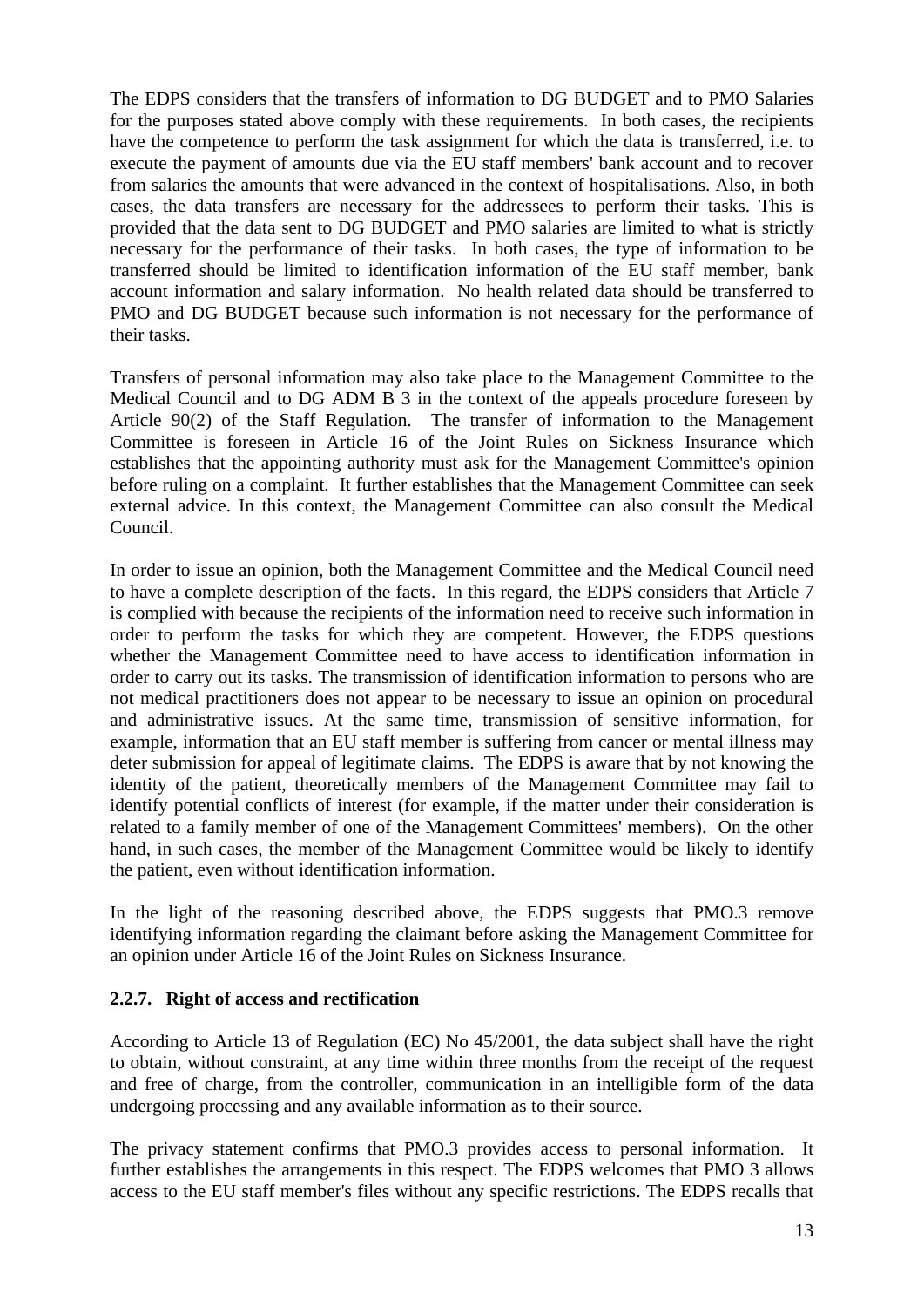access cannot be limited to "justified cases" and must be allowed for any or no reason at all. Members cannot be required to specify the purpose of the request. Furthermore, in order to ensure that access requests will be dealt with in a timely fashion and without constraints, it may be appropriate to establish reasonable time limits.

The EDPS calls the attention of PMO.3 to the Conclusions 221/04 of 19 February 2004 of the "Collège des Chefs d'administration", which aims at harmonizing certain aspects of access provisions across the Community institutions. This document emphasizes that access must be provided to health data to the maximum extent possible. The document provides, among others, that access should also be provided to data of psychological or psychiatric nature; although in such cases access may be granted indirectly, through the intermediary of a medical practitioner designated by the data subject. In this regard, the EDPS wishes to highlight that the general rule, in all cases, whether they concern mental or physical conditions, remains direct access.However, *ex* Article 20.1 (c) of Regulation (EC) No 45/2001, the access to data of psychological or psychiatric nature can be provided indirectly, if an assessment made on a case by case basis reveals that indirect access is necessary for the protection of the data subject, given the circumstances at stake $8$ .

Article 14 of the Regulation provides the data subject with the right to rectify inaccurate or incomplete data. This means that the insured party should be able to request that opinions by another medical officer or a Court decision are placed in his file so as to ensure that the files are accurate and complete. The EDPS urges the PMO to put in place appropriate procedures allowing insured parties to exercise the right of rectification.

# **2.2.8. Information to the data subject**

1

Pursuant to Articles 11 and 12 of Regulation (EC) No 45/2001, those who collect personal data are required to inform individuals that their data are being collected and processed. Individuals are further entitled to be informed of*, inter alia,* the purposes of the processing, the recipients of the data and the specific rights that individuals, as data subjects, are entitled to.

In order to ensure compliance with these Articles, the EDPS was informed of the existence of a privacy statement made available to EU staff members through the Commission's intranet, in the section that deals with sickness insurance.

The EDPS accessed the intranet in order to verify whether the privacy statement is easily available to individuals who access the site to download the forms where information has to be filled in. The privacy statements are available in the first section which provides an introduction to the Sickness Insurance Scheme. Although the EDPS finds it appropriate to include the privacy statement in this section, this may not be sufficient. Individuals downloading the forms where information has to be filled in may bypass the first page and therefore miss the web page where the privacy statement is made available. For this reason, the EDPS suggests including a link to the privacy policy in the pages where the forms are available for downloading. This will provide direct access to the privacy statement from the web page where the EU staff member has to go through in order to download the form. In addition, inserting in the forms themselves the URL where the privacy policy is available would also contribute to the compliance with the information principle and transparency.

<span id="page-13-0"></span><sup>8</sup> Article 20.1 (c) of Regulation (EC) No 45/2001 reads as follows: "*The Community institutions and bodies may restrict the application of Article 4(1), Article 11, Article 12(1), Articles 13 to 17 and Article 37(1) where such restriction constitutes a necessary measure to safeguard: (c) the protection of the data subject or of the rights and freedoms of others."*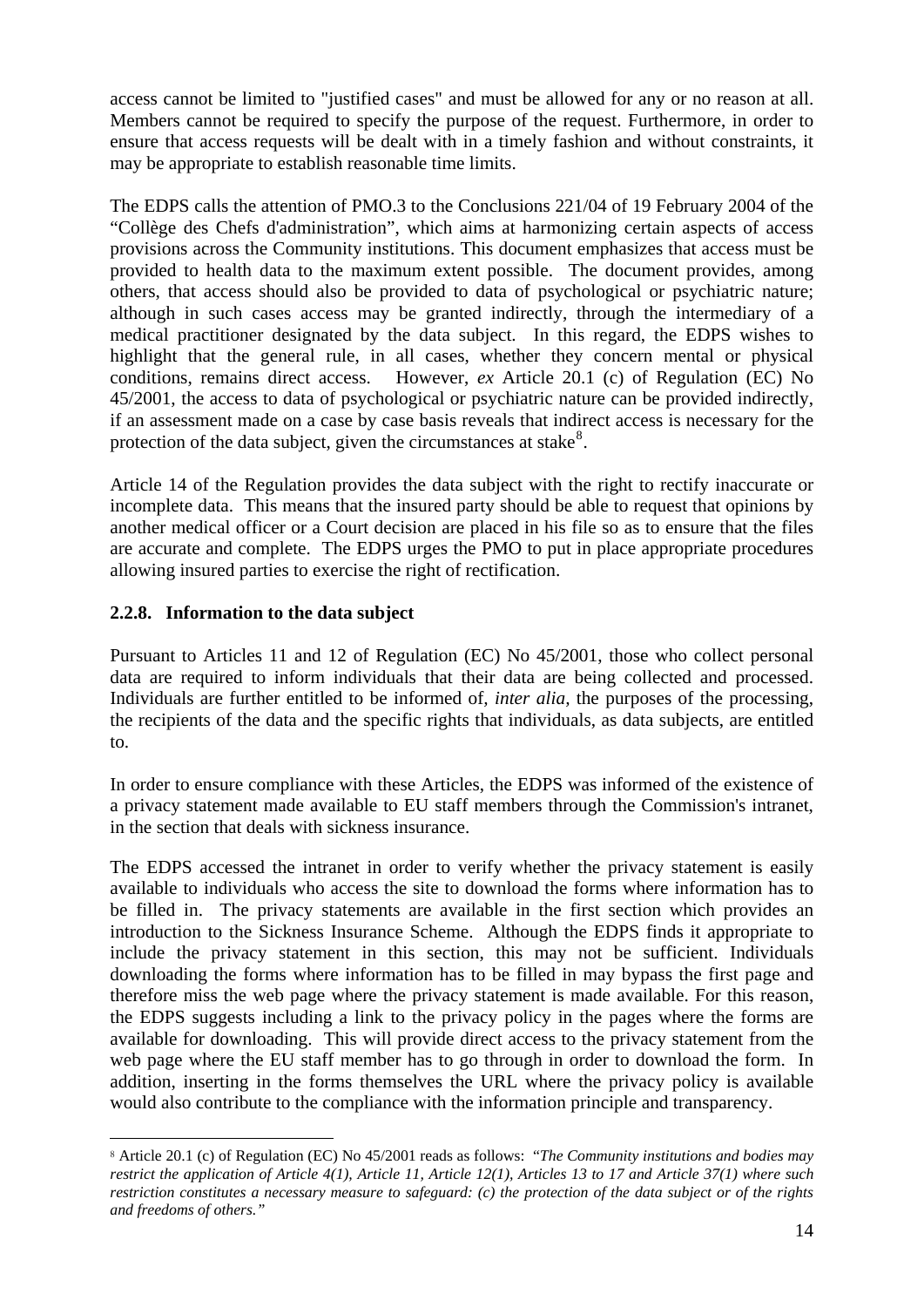The EDPS also reviewed the content of the information provided in the privacy statement to verify whether the content satisfies the requirements of Articles 11 and 12 of Regulation (EC) No 45/2001.

The privacy statement contains information on the identity of the data controller, the purposes of the processing and how the data is processed, the conditions for the exercise of the right of access, the time limits for storing the data and the legal basis for the processing operations. The EDPS considers that the privacy statement contains most of the information required under Articles 11 and 12 of the Regulation, however, he considers that several amendments would contribute to ensure full compliance with Articles 11 and 12, in particular:

*(i)* There is no reference to the fact that the data undergo automatic processing. The EDPS considers that to ensure the fair processing of information, the privacy statement should indicate that the information provided to the PMO is introduced into an electronic database. This is necessary taking into account that EU staff members are asked to send the information in paper form, thus, nothing indicates to EU staff members that the information they send are kept in electronic form.

*(ii)* In order to ensure full transparency and fair processing, it would be appropriate to add a contact address (that of the data controller or someone from his Unit) where EU staff members could send questions regarding the privacy statement.

*(iii)* There is no reference to the right of rectification and the procedure to exercise it; this right should be added to the privacy statement.

*(iv)* As outlined above, the information regarding time limits for storing the data only concerns paper information. References to the time limits that apply to information stored in ASSMAL should be added.

## **2.2.9. Security measures**

According to Articles 22 and 23 of Regulation (EC) No 45/2001, the controller and the processor must implement appropriate technical and organisational measures to ensure a level of security appropriate to the risks represented by the processing and the nature of the personal data to be protected. These security measures must in particular prevent any unauthorised disclosure or access, accidental or unlawful destruction or accidental loss, or alteration and prevent all other forms of unlawful processing.

The EDPS considers that the security measures adopted by PMO.3 are adequate in the light of Article 22 of the Regulation. A described under Section 2.2.4, the EDPS finds it a good practice and an appropriate measure for ensuring the confidentiality of information, to use sealed envelopes marked 'confidential', 'to be opened by addressee only' or similar for the transmission of medical information. Furthermore, the EDPS considers that it would also be appropriate to retain log files in order to keep track of access (and detect unauthorized access) to ASSMAL.

### **3. Conclusion**

There is no reason to believe that there is a breach of the provisions of Regulation 45/2001 providing the considerations in this Opinion are fully taken into account. In particular, PMO.3 must:

• Raise awareness among non-medical PMO.3 staff regarding medical secrecy. This should include training and signing a specific confidentiality declaration.